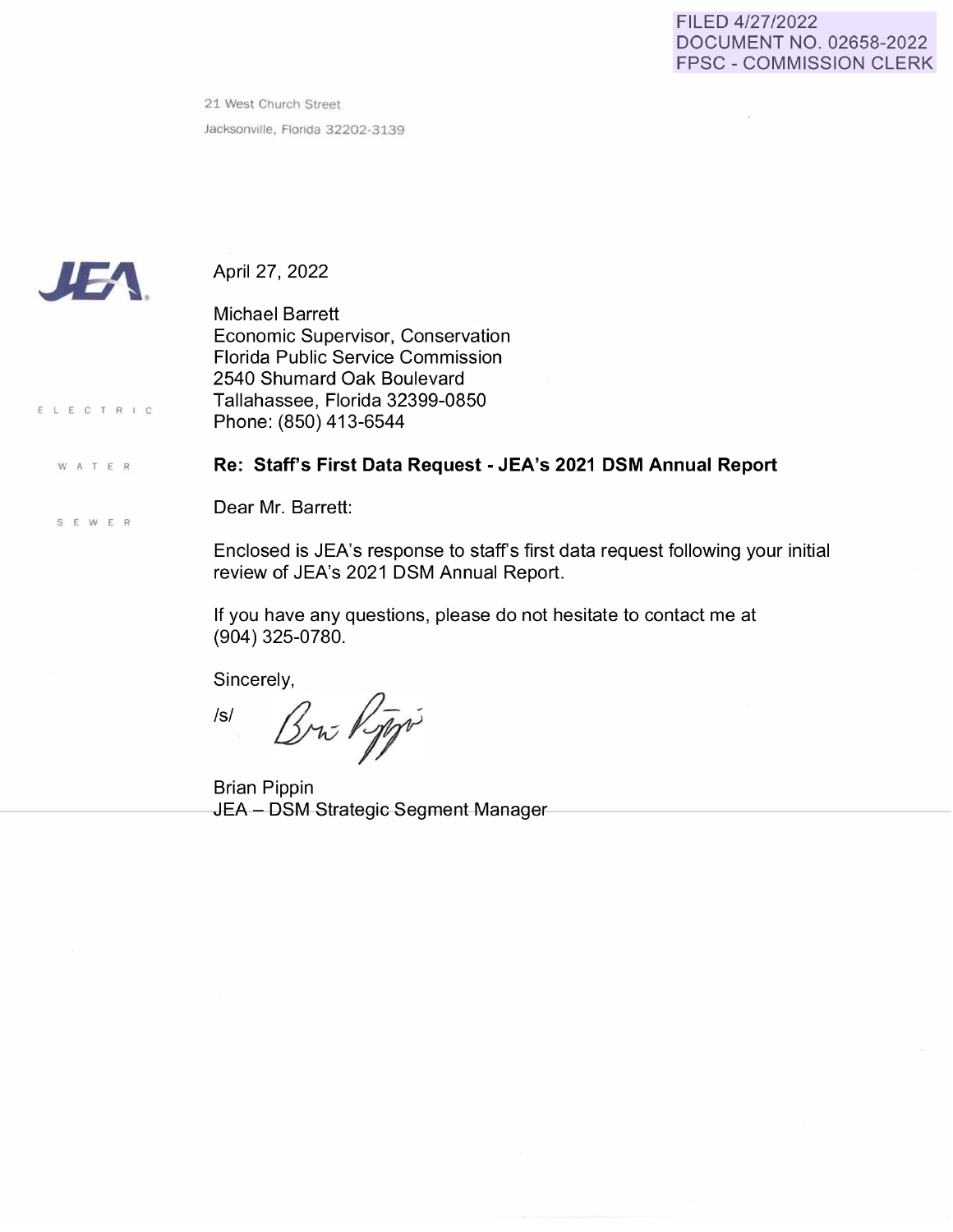**1. Please describe how JEA monitors federal energy efficiency standards and Florida Building Code requirements. Address in your response how the Company modifies existing programs to reflect changes, when necessary.**

JEA monitors standards and building code changes from many different angles. Firstly, JEA subscribes to multiple online resources, primarily [www.energy.gov/eere](http://www.energy.gov/eere) and [www.floridabuilding.org,](http://www.floridabuilding.org/) to help us monitor changes as they are deliberated for initial awareness. In addition, our electric DSM Implementation Contractor (Franklin Energy and ICF) and FEECA Consultant (nFront Consulting LLC) are also tasked with monitoring changes so that we discuss early on the implications to our programs.

- **2. Please answer the following regarding JEA's conservation research and development (CRD) initiatives that evaluate emerging DSM opportunities:**
	- **A. Identify and describe any new CRD initiatives that were launched in 2021.**

JEA did not launch any new electric CRD initiatives in 2021.

**B. Provide updates on the status of all on-going CRD initiatives that began before 2021, and if applicable, attach interim and/or final reports on work completed in 2021.**

JEA did not have any on-going CRD initiatives that began before 2021.

- **3. Please answer the following regarding JEA's Low Income Programs:**
	- **A. Describe the conservation efforts JEA used in 2021 to ensure low-income customers are aware of, and have access to, conservation programs. Address in your response whether any of these efforts were changed or modified in 2021, compared to prior years.**

JEA continues to offer our Neighborhood Energy Efficiency Program. This neighborhood blitz offering targets homes for weatherization and customer education based upon poverty levels by census track. While we did suspend the program briefly due to COVID in 2020 (March thru August), we have since returned to the full delivery of the program in 2021.

**B. Identify JEA's partnerships with government and non-profit agencies in 2021 designed to help identify low-income neighborhoods and educate customers on conservation opportunities.**

JEA currently partners with Wealth Watchers [\(www.wealthwatchersfl.org\)](http://www.wealthwatchersfl.org/) by providing energy efficiency kits for their Homebuyer Education Program.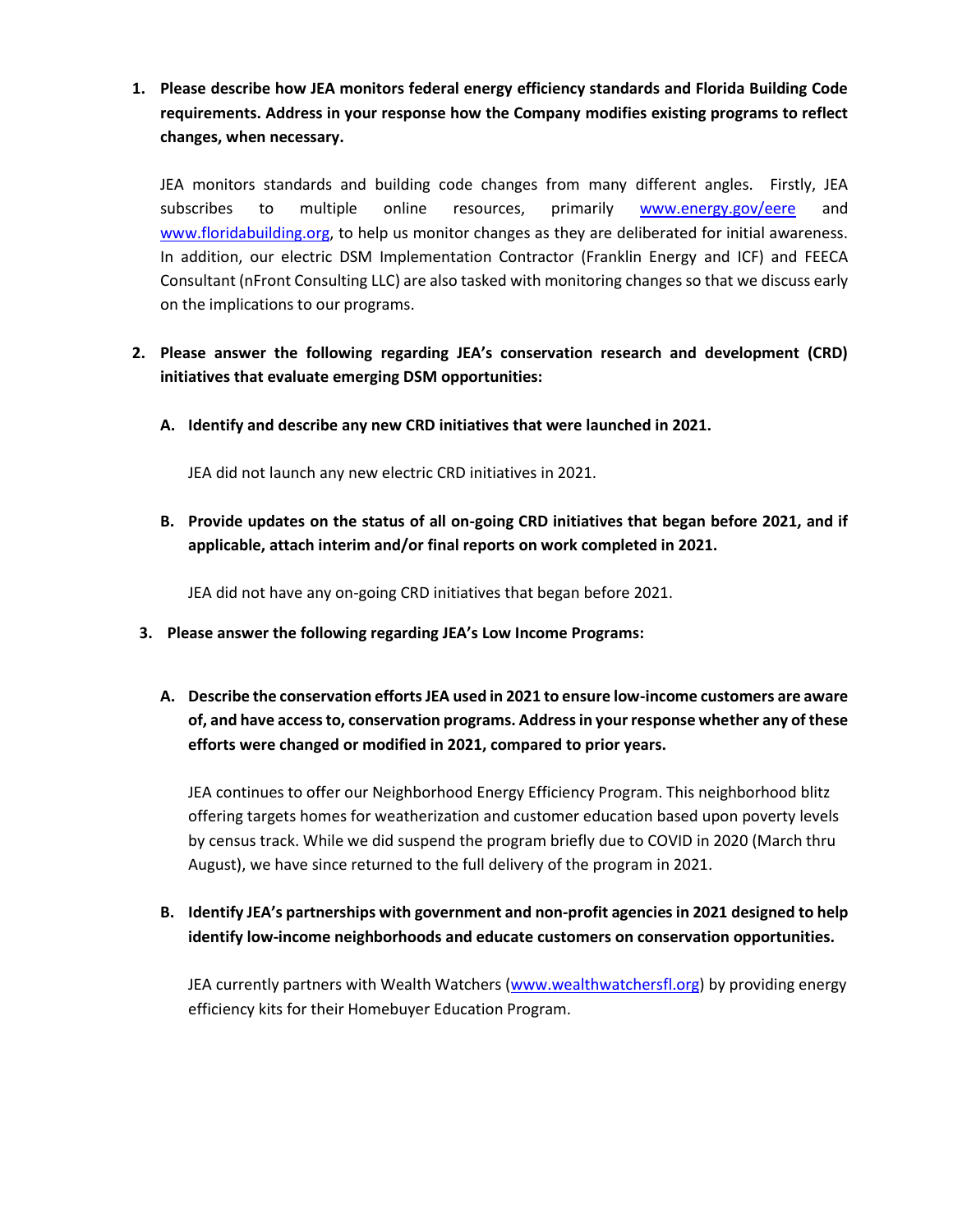**4. On Page 6 of 10 in the Company's 2021 DSM Annual Report, information is provided about JEA's Residential Energy Audits program. Please complete the following table regarding the number of residential audits conducted in 2021, by type.**

| <b>Utility</b> | <b>Residential Audits By Type</b>                              |               |              |              |  |
|----------------|----------------------------------------------------------------|---------------|--------------|--------------|--|
|                | Walk-Through,<br><b>BERS</b> , and<br><b>Computer Assisted</b> | <b>Online</b> | <b>Phone</b> | <b>Total</b> |  |
| JEA            | 3,346                                                          | 8,059         |              | 11,405       |  |

**5. On Page 9 of 10 in the Company's 2021 DSM Annual Report, information is provided about JEA's Commercial Energy Audit program. Please complete the following table regarding the number of commercial audits conducted in 2021, by type.**

| <b>Utility</b> | <b>Commercial / Industrial Audits By Type</b>       |               |              |  |  |
|----------------|-----------------------------------------------------|---------------|--------------|--|--|
|                | Walk-Through, BERS, and<br><b>Computer Assisted</b> | <b>Online</b> | <b>Total</b> |  |  |
| JEA            | 173                                                 |               | 173          |  |  |

**6. In the responses to Staff's Second Data Request, dated July 2, 2021, as regards JEA's 2020 DSM Annual Report, the Company reported that it implemented the use of several technology tools or adjusted practices which allowed it to continue to offer DSM program(s) or services while still adhering to public health recommendations. Were all such tools and practices continued in 2021? Please describe any changes, additional use of technology tools, or adjusted practices made in 2021 compared to those that were launched in 2020.**

All DSM program delivery has returned to a pre-pandemic state with no additional tools or adjusted practices being necessary.

- **7. Please respond to the following questions regarding residential and commercial/industrial DSM programs for which JEA suspended on-site visits in 2021.**
	- **A. Discuss how JEA communicated with or responded to customers about suspended programs.**

No DSM programs were suspended in 2021.

**B. Discuss how, or if, JEA changed any aspect of its communication with customers to draw a distinction between suspended and non-suspended programs.**